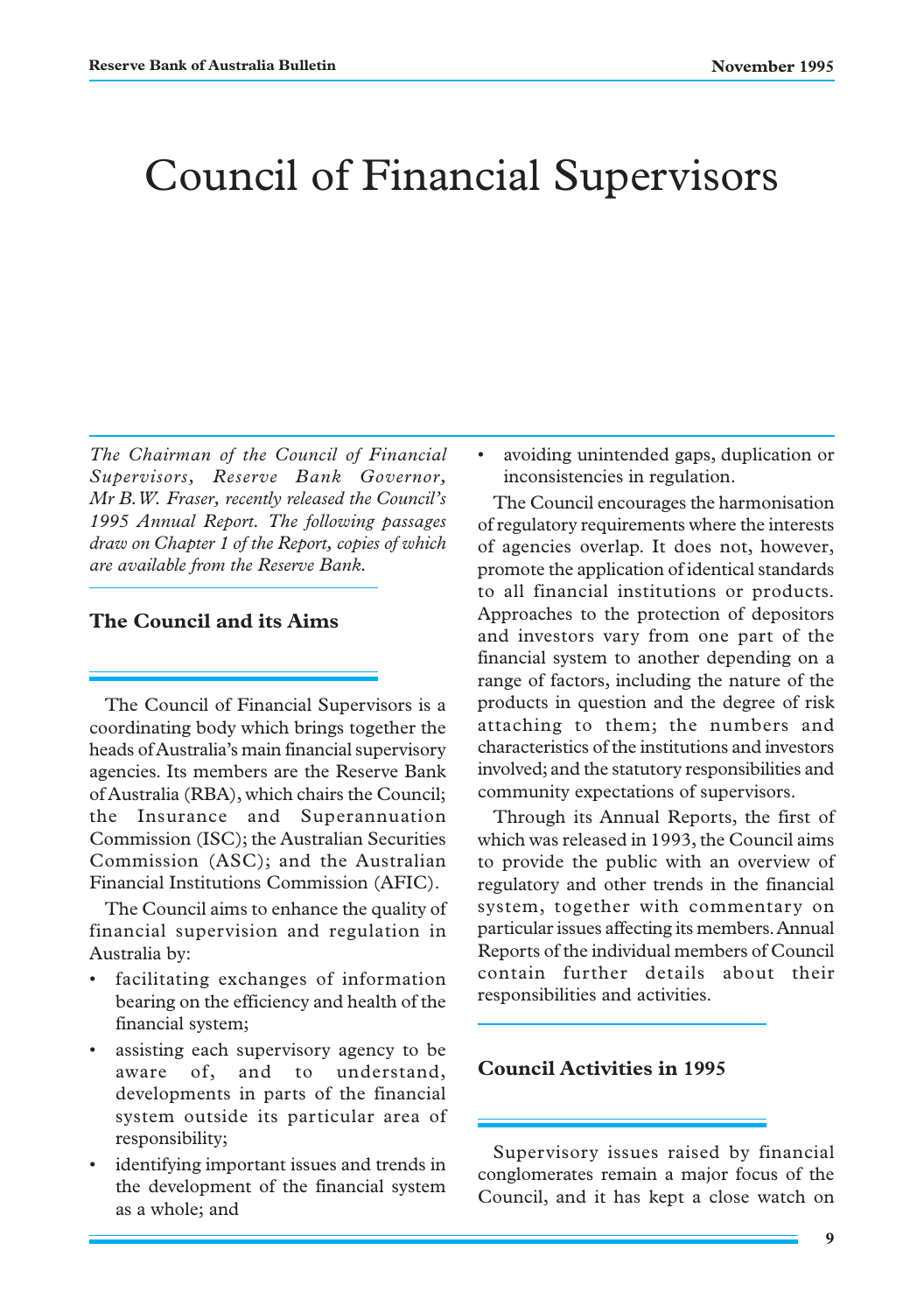#### *Council of Financial Supervisors* **November 1995**

international work in this area. In July, the report of a Tripartite Group on supervision of financial conglomerates was released under the auspices of the Basle Committee on Banking Supervision, the International Organisation of Securities Commissions (IOSCO) and the International Association of Insurance Supervisors (IAIS). This combination of the main regulatory groups indicates the importance they attach to this issue. While the recommendations in the report have no formal status at this stage, a successor to the Tripartite Group will be formed with the aim of developing a set of principles and practices upon which the supervision of financial conglomerates could be based internationally.

Fundamentally, the Group's recommendations point to the need for close cooperation between supervisors, including the exchange of information about entities within financial conglomerates. This is consistent with the Council's own guidelines agreed in 1993 for the effective supervision of these groups. In 1995, Council members have pursued legislative changes to remove impediments to information sharing, both among Council members, and with other regulatory agencies in Australia and overseas. Amendments to banking and insurance legislation are expected to be introduced next year. Alongside these initiatives, Council members have been establishing bilateral arrangements on information exchange and for the supervision of particular institutions or groups.

An important aspect of financial conglomerates relates to the transparency of their corporate structure. The Tripartite Group recommended that supervisors have powers to prohibit structures which impair adequate supervision. For its part, the Council has been reviewing issues relating to holding company structures in financial conglomerates – in particular, to 'special purpose' or non-operating holding companies. A key question is what kind of regulation or supervision, if any, should apply to these companies.

This work has focused attention on the need for supervisors to complement their supervision of individual entities with an assessment of the 'financial health' of a financial conglomerate as a whole. An issue for the Council's future attention is how best to go about this, including the vexed issue of appraising the overall capital adequacy of conglomerates, particularly those which combine banking and insurance.

Aside from conglomerates, the Council is overseeing a review of unintended overlaps and inconsistencies in the regimes regulating sales and advice practices for similar products from different kinds of institutions.

Other developments to attract the attention of the Council over the past year include:

- progress towards the establishment of uniform national supervisory schemes for State-regulated financial institutions, such as friendly societies and trustee companies;
- the regulation of derivatives, where Council is providing a forum to help avoid inconsistencies and overlaps in regulations which might be proposed as a result of various studies of derivatives markets. Council members have also agreed to the formation of a joint working party to review the problems of 'undisclosed counterparties' to transactions in derivatives markets and how they might be addressed from a system point of view;
- regulatory responses to the Barings collapse, where the Council's interest lies not only in proposals specifically related to derivatives, but also in improved regulatory cooperation generally, including in emergencies and across international borders; and
- financial sector complaints schemes designed to deal with consumer complaints quickly, informally, equitably and cheaply. With the recent proliferation of these schemes, Council is supportive of moves to achieve broad consistency in approaches. It has endorsed the efforts of the ISC, which is involved in several schemes, to greater harmonisation.